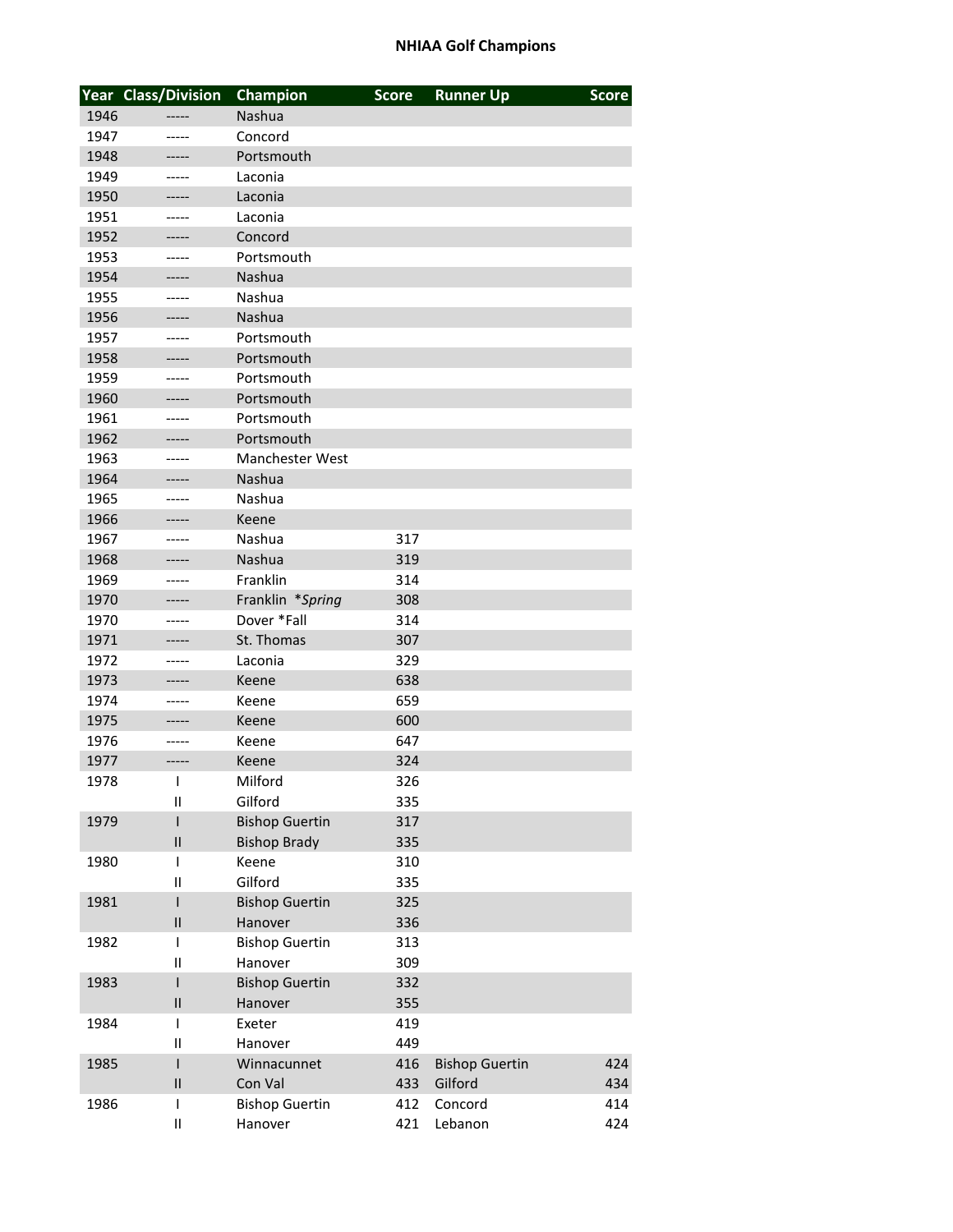|      | <b>Year Class/Division</b>            | Champion              | <b>Score</b> | <b>Runner Up</b>       | <b>Score</b> |                              |
|------|---------------------------------------|-----------------------|--------------|------------------------|--------------|------------------------------|
| 1987 |                                       | Concord               | 406          | Keene                  | 409          |                              |
|      | $\begin{array}{c} \hline \end{array}$ | Kingswood             | 418          | Hanover                | 425          |                              |
| 1988 | I                                     | Milford               | 436          | <b>Bishop Guertin</b>  | 438          |                              |
|      | $\mathsf{II}$                         | Kingswood             | 407          | Hanover                | 420          |                              |
| 1989 | I                                     | Exeter                | 407          | <b>Manchester West</b> | 424          |                              |
|      | $\begin{array}{c} \Pi \end{array}$    | Hanover               | 393          | Kingswood              | 407          |                              |
| 1990 | L                                     | <b>Bishop Guertin</b> | 434          | Dover                  | 437          |                              |
|      | $I-M-S$                               | Hanover               | 423          | Kingswood              | 428          |                              |
| 1991 | L                                     | Concord               | 423          | <b>Bishop Guertin</b>  | 427          |                              |
|      | $I-M-S$                               | Hanover               | 429          | Lebanon                | 438          |                              |
| 1992 | L                                     | <b>Bishop Guertin</b> | 417          | Concord                | 421          |                              |
|      | $I-M-S$                               | Lebanon               | 423          | Hanover                | 435          |                              |
| 1993 | Г                                     | Manchester West       | 401          | Concord                | 402          |                              |
|      |                                       |                       |              |                        |              |                              |
|      | $I-M-S$                               | Hanover               | 414          | Lebanon                | 437          |                              |
| 1994 | L                                     | Mancehster West       | 414          | <b>Bishop Guertin</b>  | 420          |                              |
|      | $I-M-S$                               | <b>Bishop Brady</b>   | 438          | Con Val                | 446          |                              |
| 1995 | L                                     | Manchester West       | 405          | Keene                  | 406          |                              |
|      | $I-M-S$                               | Con Val               | 410          | Hanover                | 418          |                              |
| 1996 | L                                     | Keene                 | 402          | Pinkerton              | 404          |                              |
|      | $I-M-S$                               | Con Val*              | 432          | Milford                |              | 432 *Con Val won tie-breaker |
| 1997 | L                                     | Keene                 | 386          | Manchester West        | 404          |                              |
|      |                                       | Hanover               | 375          | Lebanon                | 391          |                              |
|      | $M-S$                                 | Newmarket             | 425          | Derryfield             | 429          |                              |
| 1998 | L                                     | Manchester West       | 408          | Manchester Central     | 410          |                              |
|      | ı                                     | Lebanon               | 402          | Hanover                | 410          |                              |
|      | $M-S$                                 | Derryfield            | 408          | Gilford                | 417          |                              |
| 1999 | Г                                     | Keene                 | 404          | Pinkerton              | 413          |                              |
|      |                                       | Hanover               | 412          | Pembroke               | 433          |                              |
|      | $M-S$                                 | Derryfield            | 432          | Gilford                | 436          |                              |
| 2000 | L                                     | <b>Bishop Guertin</b> | 400          | Pinkerton              | 415          |                              |
|      | ı                                     | Hanover               | 394          | Pembroke               | 403          |                              |
|      | $M-S$                                 | Bow                   | 413          | Lisbon                 | 416          |                              |
| 2001 | L                                     | Dover                 | 414          | Concord                | 415          |                              |
|      | $\mathbf{I}$                          | Pembroke              |              | 399 Stevens            | 400          |                              |
|      | $M-S$                                 | Bow                   | 414          | Derryfield             | 424          |                              |
| 2002 | L                                     | Keene                 | 380          | Dover                  | 382          |                              |
|      | I                                     | Lebanon               | 401          | Con Val                | 410          |                              |
|      | $M-S$                                 | Derryfield            | 421          | Bow                    | 427          |                              |
| 2003 | Г                                     | Keene                 | 383          | Nashua                 | 389          |                              |
|      |                                       | Lebanon               | 391          | Milford                | 402          |                              |
|      |                                       |                       |              |                        |              |                              |
|      | $M-S$                                 | Derryfield            | 393          | Bow                    | 405          |                              |
| 2004 | L                                     | Keene                 | 377          | Concord                | 382          |                              |
|      | L                                     | Hanover               | 389          | Lebanon                | 391          |                              |
|      | $M-S$                                 | Derryfield            | 395          | Newport                | 419          |                              |
| 2005 | L                                     | Concord               | 387          | Keene                  | 389          |                              |
|      |                                       | <b>Bishop Brady</b>   | 424          | Bow                    | 433          |                              |
|      | $M-S$                                 | Derryfield            | 379          | Inter-Lakes            | 421          |                              |
| 2006 | L                                     | Concord               | 394          | Timberlane             | 395          |                              |
|      |                                       | Hanover               | 393          | Lebanon                | 394          |                              |
|      | $M-S$                                 | Newport               | 416          | Inter-Lakes            | 418          |                              |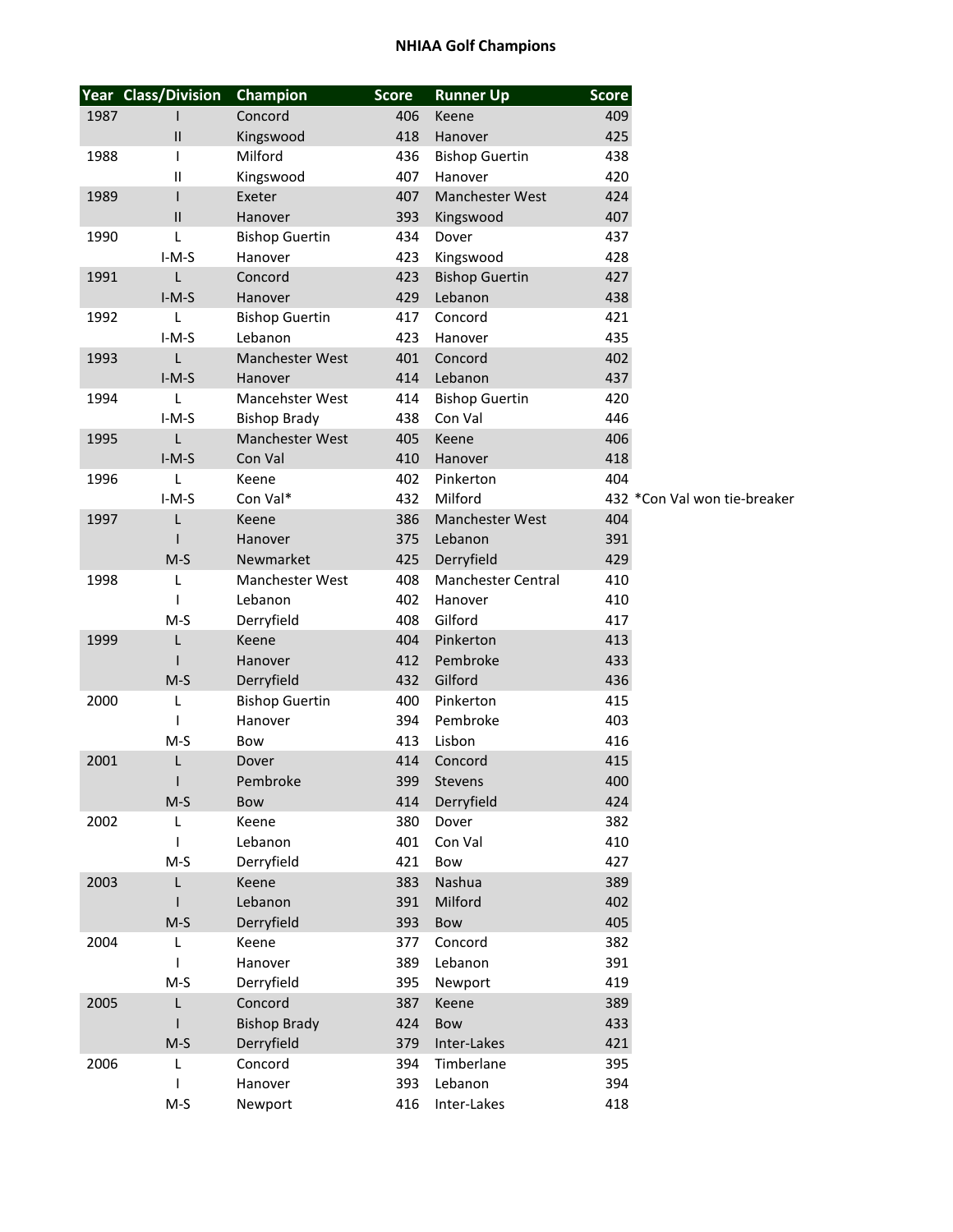|      | Year Class/Division        | Champion              | <b>Score</b>             | <b>Runner Up</b>        | <b>Score</b> |                                                      |
|------|----------------------------|-----------------------|--------------------------|-------------------------|--------------|------------------------------------------------------|
| 2007 | L                          | <b>Bishop Guertin</b> | 388                      | Concord                 | 393          |                                                      |
|      |                            | Hanover               | 394                      | Lebanon                 | 407          |                                                      |
|      | $M-S$                      | Mascenic              | 392                      | Derryfield              | 408          |                                                      |
| 2008 | L                          | Salem                 | 375                      | Dover                   | 390          |                                                      |
|      |                            | Lebanon               | 376                      | Bedford                 | 384          |                                                      |
|      | $M-S$                      | Mascenic              | 381                      | Gilford                 | 393          |                                                      |
| 2009 | L                          | Salem                 | 320                      | Pinkerton               | 323          |                                                      |
|      |                            | Bedford               | 304                      | <b>Oyster River</b>     | 312          |                                                      |
|      | $M-S$                      | Mascenic              | 311                      | Gilford                 | 318          |                                                      |
| 2010 |                            | Keene                 |                          | <b>Bishop Guertin</b>   |              |                                                      |
|      | $\mathbf{  }$              | Bedford               | 396                      | Lebanon                 | 401          |                                                      |
|      | Ш                          | Moultonborough        |                          | Gilford                 |              |                                                      |
| 2011 | $\mathbf{I}$               | Keene                 | 402                      | <b>Bishop Guertin</b>   | 408          |                                                      |
|      | Ш                          | *Hanover              | 403                      | Windham                 |              | 403 *Hanover won tie-breaker                         |
|      | III                        | Mascenic              | 327                      | Gilford                 | 341          |                                                      |
|      | ${\sf IV}$                 | Moultonborough        | 329                      | Hopkinton               | 357          |                                                      |
| 2012 | T                          | Bedford               | 386                      | Keene                   | 391          |                                                      |
|      | $\mathbf{  }$              | Hanover               | 388                      | Windham                 | 403          |                                                      |
|      | Ш                          | Bow                   | 321                      | Mascenic                | 326          |                                                      |
|      | IV                         | Derryfield            | 329                      | Newport                 | 343          |                                                      |
| 2013 | $\mathsf{I}$               | <b>Bishop Guertin</b> | 403                      | <b>Bedford</b>          | 405          |                                                      |
|      | $\mathsf{I}\mathsf{I}$     | Windham               | 395                      | St. Thomas              | 407          |                                                      |
|      | III                        | Bow                   | 301                      | Pelham                  | 337          |                                                      |
|      | IV                         | Derryfield            | 320                      | Newport                 | 342          |                                                      |
| 2014 | T                          | Bedford               | 413                      | <b>Bishop Guertin</b>   | 414          |                                                      |
|      | $\sf II$                   | *Hanover              | 407                      | Windham                 |              | 407 *Hanover won tie-breaker                         |
|      | Ш                          | Bow                   | 311                      | Mascenic                | 319          |                                                      |
|      | IV                         | Newport               | 353                      | <b>White Mountains</b>  | 370          |                                                      |
| 2015 | $\mathbf{I}$               | Bedford               | 400                      | <b>Bishop Guertin</b>   | 402          |                                                      |
|      | $\ensuremath{\mathsf{II}}$ | Hanover               | 399                      | Windham                 | 406          |                                                      |
|      | III                        | Bow                   | 321                      | <b>Fall Moutnain</b>    | 340          |                                                      |
|      | IV                         | Newport               | 354                      | Moultonborough          | 373          |                                                      |
| 2016 |                            | Bedford               | 383                      | Keene                   | 392          |                                                      |
|      | Ш                          | Windham               | 404                      | Portsmouth              | 405          |                                                      |
|      | Ш                          | Bow                   | 321                      | Lebanon                 | 332          |                                                      |
|      | IV                         | Newport               | 338                      | Moultonborough          | 358          |                                                      |
| 2017 |                            | Bedford               | 398                      | Pinkerton               | 404          |                                                      |
|      | Ш                          | Hanover               | 417                      | Windham                 | 430          |                                                      |
|      | $\mathbf{III}$             | Derryfield            | 343                      | Kearsarge               | 349          |                                                      |
|      | IV                         | Mascenic              | 342                      | <b>White Mountains</b>  | 364          |                                                      |
| 2018 |                            | Bedford               | 398                      | Concord                 | 410          |                                                      |
|      | Ш                          | St. Thomas            | 391                      | Windham                 | 400          |                                                      |
|      | Ш                          | Bow                   | $\overline{\phantom{a}}$ | Sanborn                 |              | Championships canceled; Regular-<br>season standings |
|      | IV                         | Hopkinton             | 333                      | Mascenic                | 343          |                                                      |
| 2019 |                            | Bedford               | 394                      | Exeter                  | 400          |                                                      |
|      | Ш                          | Kennett               |                          | <b>Hollis Brookline</b> |              | Championships canceled; Regular-<br>season standings |
|      | III                        | Derryfield            | 320                      | Bow                     | 325          |                                                      |
|      | ${\sf IV}$                 | Littleton             |                          | Hopkinton               |              | Championships canceled; Regular-<br>season standings |